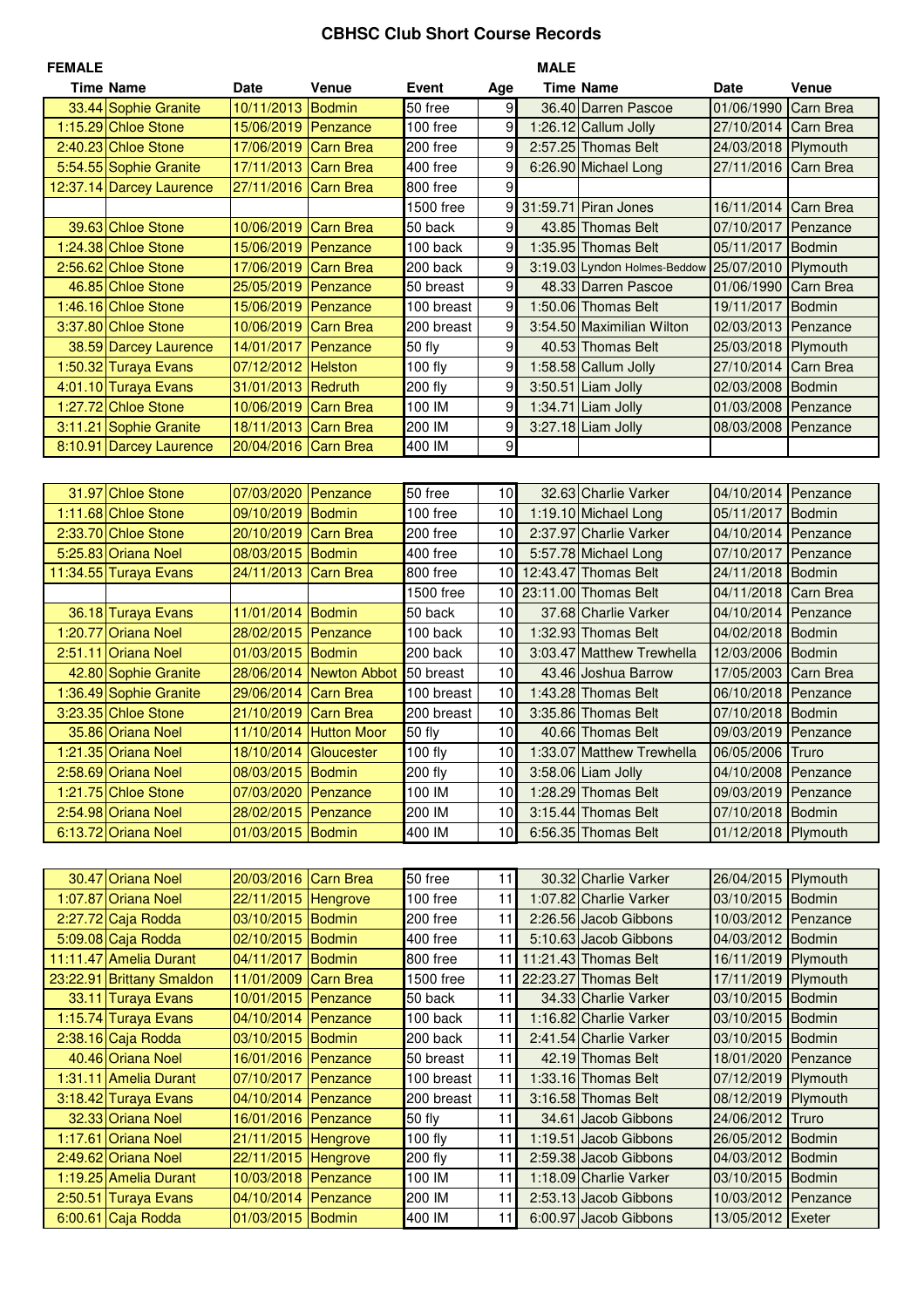## **CBHSC Club Short Course Records**

| <b>FEMALE</b> |                       |                      |                        |              |     | <b>MALE</b> |                        |                      |                          |
|---------------|-----------------------|----------------------|------------------------|--------------|-----|-------------|------------------------|----------------------|--------------------------|
|               | <b>Time Name</b>      | Date                 | Venue                  | <b>Event</b> | Age |             | <b>Time Name</b>       | <b>Date</b>          | <b>Venue</b>             |
|               | 29.22 Turaya Evans    | 21/11/2015           | Hengrove               | 50 free      | 12  |             | 28.69 Jacob Gibbons    | 29/06/2013 Plymouth  |                          |
|               | 1:04.46 Turaya Evans  | 22/11/2015 Hengrove  |                        | 100 free     | 12  |             | 1:04.89 Jacob Gibbons  | 11/05/2013 Cardiff   |                          |
|               | 2:16.51 Edie Price    | 05/12/2021           | Plymouth               | 200 free     | 12  |             | 2:17.63 Jacob Gibbons  | 09/03/2013 Penzance  |                          |
|               | 4:51.52 Evie Belt     | 18/11/2018           | Plymouth               | 400 free     | 12  |             | 4:50.50 Jacob Gibbons  | 11/05/2013 Cardiff   |                          |
|               | 10:09.66 Evie Belt    | 21/10/2018           | <b>Carn Brea</b>       | 800 free     | 12  |             | 10:42.29 Thomas Belt   | 18/01/2020 Penzance  |                          |
|               | 18:58.13 Evie Belt    | 24/11/2018           | Bodmin                 | 1500 free    | 12  |             | 20:17.98 Jacob Gibbons | 18/11/2012 Carn Brea |                          |
|               | 30.59 Turaya Evans    | 22/11/2015 Hengrove  |                        | 50 back      | 12  |             | 32.84 Charlie Varker   | 16/01/2016 Penzance  |                          |
|               | 1:07.56 Turaya Evans  | 08/11/2015           | Millfield              | 100 back     | 12  |             | 1:15.85 Charlie Varker | 10/10/2015 Millfield |                          |
|               | 2:25.92 Turaya Evans  | 21/11/2015           | Hengrove               | 200 back     | 12  |             | 2:38.44 Jacob Gibbons  | 11/05/2013           | Cardiff                  |
|               | 37.69 Amelia Durant   | 09/03/2019 Penzance  |                        | 50 breast    | 12  |             | 38.55 Joshua Thomas    |                      | 27/04/2014 Kelly College |
|               | 1:20.44 Amelia Durant | 08/12/2018           | <b>Hutton Moor</b>     | 100 breast   | 12  |             | 1:23.54 Thomas Belt    | 20/12/2020           | Carn Brea                |
|               | 2:49.87 Amelia Durant | 17/11/2018           | Plymouth               | 200 breast   | 12  |             | 3:06.38 Joshua Thomas  | 11/05/2014           | Bodmin                   |
|               |                       |                      |                        |              | 12  |             |                        |                      |                          |
|               | 31.76 Edie Price      | 17/10/2021           | Plymouth               | 50 fly       | 12  |             | 32.83 Jacob Gibbons    | 09/03/2013 Penzance  |                          |
|               | $1:09.84$ Edie Price  | 17/10/2021           | Plymouth               | 100 fly      |     |             | 1:09.69 Jacob Gibbons  | 17/06/2013           | Carn Brea                |
|               | 2:33.70 Edie Price    | 20/11/2021           | Penzance               | 200 fly      | 12  |             | 2:39.75 Jacob Gibbons  | 10/06/2013           | Carn Brea                |
|               | 1:12.78 Amelia Durant | 09/03/2019           | Penzance               | 100 IM       | 12  |             | 1:16.22 Ruan Coad      | 21/12/2020           | Carn Brea                |
|               | 2:39.67 Evie Belt     | 02/12/2018           | Plymouth               | 200 IM       | 12  |             | 2:40.47 Jacob Gibbons  | 12/05/2013 Cardiff   |                          |
|               | 5:29.54 Edie Price    | 05/12/2021           | Plymouth               | 400 IM       | 12  |             | 5:54.48 Jacob Gibbons  | 10/03/2013 Bodmin    |                          |
|               |                       |                      |                        |              |     |             |                        |                      |                          |
|               | 27.83 Renae Caddy     |                      | 19/10/2014 Ponds Forge | 50 free      | 13  |             | 26.94 Jacob Gibbons    |                      | 27/04/2014 Kelly College |
|               | 58.91 Renae Caddy     |                      | 19/10/2014 Ponds Forge | 100 free     | 13  |             | 1:00.02 Jacob Gibbons  | 22/06/2014 Carn Brea |                          |
|               | 2:14.49 Amelia Durant | 20/10/2019           | <b>Carn Brea</b>       | 200 free     | 13  |             | 2:11.65 Jacob Gibbons  | 08/03/2014 Penzance  |                          |
|               | 4:38.68 Megan Vingoe  | 22/11/2015           | <b>Carn Brea</b>       | 400 free     | 13  |             | 4:33.45 Thomas Belt    | 20/11/2021           | Penzance                 |
|               | 9:32.98 Megan Vingoe  | 29/11/2015           | <b>Carn Brea</b>       | 800 free     | 13  |             | 9:25.10 Thomas Belt    | 04/12/2021           | Plymouth                 |
|               | 18:49.88 Edie Price   | 22/01/2022           | <b>Penzance</b>        | 1500 free    | 13  |             | 17:33.21 Thomas Belt   | 05/11/2021           | <b>Millfield</b>         |
|               | 30.13 Turaya Evans    | 05/11/2016 Millfield |                        | 50 back      | 13  |             | 32.05 Charlie Varker   | 20/02/2016           | Penzance                 |
|               | 1:04.46 Turaya Evans  | 06/11/2016 Millfield |                        | 100 back     | 13  |             | 1:09.91 Charlie Varker | 21/02/2016 Bodmin    |                          |
|               | 2:25.40 Emma Kendall  | 01/03/2015           | Bodmin                 | 200 back     | 13  |             | 2:32.52 Ben Hallam     | 03/10/2015 Bodmin    |                          |
|               | 36.25 Amelia Durant   | 02/11/2019           | Millfield              | 50 breast    | 13  |             | 35.45 Thomas Belt      | 12/12/2021           | Plymouth                 |
|               | 1:17.23 Amelia Durant | 14/12/2019           | Horfield               | 100 breast   | 13  |             | 1:16.93 Thomas Belt    | 04/12/2021           | Plymouth                 |
|               | 2:42.92 Amelia Durant | 03/11/2019           | Millfield              | 200 breast   | 13  |             | 2:46.28 Thomas Belt    | 17/10/2021           | Plymouth                 |
|               | 30.54 Edie Price      | 06/02/2022           | Bodmin                 | 50 fly       | 13  |             | 29.13 Jacob Gibbons    |                      | 01/06/2014 Kelly College |
|               | 1:07.72 Edie Price    | 13/02/2022 Bodmin    |                        | 100 fly      | 13  |             | 1:04.26 Jacob Gibbons  | 29/06/2014 Carn Brea |                          |
|               | 2:31.19 Edie Price    | 12/02/2022 Penzance  |                        | 200 fly      | 13  |             | 2:27.70 Jacob Gibbons  | 22/06/2014 Carn Brea |                          |
|               | 1:11.11 Amelia Durant | 16/11/2019           | Plymouth               | 100 IM       | 13  |             | 1:09.76 Thomas Belt    | 12/03/2022           | Bodmin                   |
|               | 2:30.79 Hannah Reid   | 06/10/2012 Penzance  |                        | 200 IM       | 13  |             | 2:29.33 Thomas Belt    | 12/12/2021           | Plymouth                 |
|               | 5:15.00 Evie Belt     | 07/12/2019 Plymouth  |                        | 400 IM       | 13  |             | 5:16.48 Thomas Belt    | 05/12/2021           | Plymouth                 |
|               |                       |                      |                        |              |     |             |                        |                      |                          |
|               |                       |                      |                        |              |     |             |                        |                      |                          |
|               | 27.70 Renae Caddy     | 08/11/2014 Newport   |                        | 50 free      | 14  |             | 26.21 Jacob Gibbons    | 08/11/2014 Newport   |                          |
|               | 59.32 Renae Caddy     |                      | 11/10/2014 Hutton Moor | 100 free     | 14  |             | 57.63 Steven Lewis     | 21/11/2015 Hengrove  |                          |
|               | 2:11.44 Renae Caddy   | 17/11/2014           | Carn Brea              | 200 free     | 14  |             | 2:05.79 Steven Lewis   | 21/11/2015 Hengrove  |                          |
|               | 4:31.50 Megan Vingoe  | 01/10/2016           | Penzance               | 400 free     | 14  |             | 4:37.04 Steven Lewis   | 02/10/2015 Bodmin    |                          |
|               | 9:18.28 Megan Vingoe  | 25/09/2016 Bodmin    |                        | 800 free     | 14  |             | 10:15.11 Ruan Coad     | 08/01/2022           | Penzance                 |
|               | 18:28.49 Evie Belt    | 20/01/2020           | Bodmin                 | 1500 free    | 14  |             | 18:17.39 Steven Lewis  | 07/02/2015 Bodmin    |                          |
|               | 30.53 Turaya Evans    | 14/10/2017           | Horfield               | 50 back      | 14  |             | 31.51 Ben Hallam       | 05/06/2016 Plymouth  |                          |
|               | 1:04.64 Turaya Evans  | 28/02/2017           | Bodmin                 | 100 back     | 14  |             | 1:07.11 Ben Hallam     | 01/10/2016 Penzance  |                          |
|               | 2:23.06 Emma Kendall  | 21/11/2015 Hengrove  |                        | 200 back     | 14  |             | 2:24.97 Ben Hallam     | 02/10/2016 Bodmin    |                          |
|               | 34.88 Amelia Durant   | 21/12/2020           | <b>Carn Brea</b>       | 50 breast    | 14  |             | 35.33 Steven Lewis     | 22/11/2015 Hengrove  |                          |
|               | 1:15.28 Amelia Durant | 21/12/2020           | <b>Carn Brea</b>       | 100 breast   | 14  |             | 1:17.82 Steven Lewis   | 21/11/2015           | Hengrove                 |
|               | 2:40.81 Amelia Durant | 01/02/2020           | Penzance               | 200 breast   | 14  |             | 2:51.91 Steven Lewis   | 07/06/2015           | Carn Brea                |
|               | 31.20 Sara Mazzeo     | 22/11/2015           | Hengrove               | 50 fly       | 14  |             | 30.06 Joshua Bond      | 19/07/2009           | Plymouth                 |
|               | 1:08.54 Evie Belt     | 20/12/2020           | <b>Carn Brea</b>       | 100 fly      | 14  |             | 1:01.97 Jacob Gibbons  | 26/04/2015 Plymouth  |                          |
|               | 2:34.63 Sara Mazzeo   | 23/11/2015           | <b>Carn Brea</b>       | 200 fly      | 14  |             | 2:29.94 Joshua Bond    | 18/07/2009 Plymouth  |                          |
|               | 1:08.82 Amelia Durant | 20/12/2020           | <b>Carn Brea</b>       | 100 IM       | 14  |             | 1:09.66 Ben Hallam     | 01/10/2016 Penzance  |                          |
|               | 2:28.31 Renae Caddy   | 17/11/2014           | <b>Carn Brea</b>       | 200 IM       | 14  |             | 2:24.71 Steven Lewis   | 22/11/2015 Hengrove  |                          |
|               | 5:15.68 Megan Vingoe  | 28/11/2016           | <b>Carn Brea</b>       | 400 IM       | 14  |             | 5:28.21 Steven Lewis   | 08/03/2015 Bodmin    |                          |